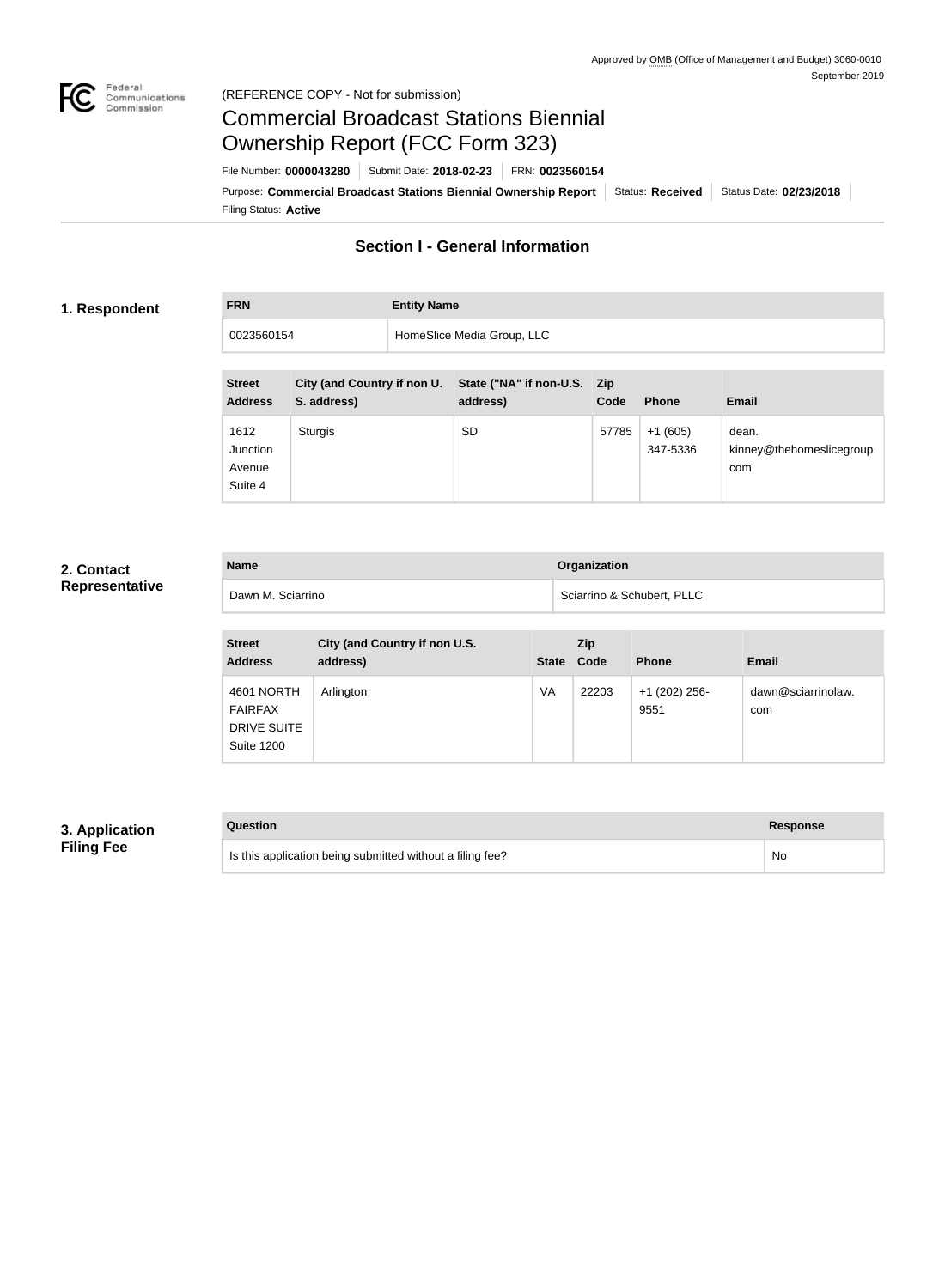| <b>Fees</b> | <b>Application Type</b> | <b>Form Number</b> | <b>Fee Code</b> | Quantity | <b>Fee Amount</b> | <b>Subtotal</b> |
|-------------|-------------------------|--------------------|-----------------|----------|-------------------|-----------------|
|             | Biennial                | Form 323           | <b>MAR</b>      | 6        | 85                | \$420.00        |
|             |                         |                    |                 |          | Total             | \$420.00        |

## **4. Nature of Respondent**

| (a) Provide the following information about the Respondent: |                           |
|-------------------------------------------------------------|---------------------------|
| <b>Relationship to stations/permits</b>                     | Licensee                  |
| <b>Nature of Respondent</b>                                 | Limited liability company |

**(b) Provide the following information about this report:**

| <b>Purpose</b> | Biennial                                                                                                                                                                               |
|----------------|----------------------------------------------------------------------------------------------------------------------------------------------------------------------------------------|
| "As of" date   | 10/01/2017                                                                                                                                                                             |
|                | When filing a biennial ownership report or validating<br>and resubmitting a prior biennial ownership report, this<br>date must be Oct. 1 of the year in which this report is<br>filed. |

## **5. Licensee(s) and Station(s)**

#### **Respondent is filing this report to cover the following Licensee(s) and station(s):**

| <b>Licensee/Permittee Name</b> | <b>FRN</b> |
|--------------------------------|------------|
| HomeSlice Media Group, LLC     | 0023560154 |

| Fac. ID No. | <b>Call Sign</b> | <b>City</b>       | <b>State</b> | <b>Service</b> |
|-------------|------------------|-------------------|--------------|----------------|
| 9668        | <b>KRCS</b>      | <b>STURGIS</b>    | <b>SD</b>    | FM             |
| 9673        | <b>KBHB</b>      | <b>STURGIS</b>    | <b>SD</b>    | AM             |
| 14642       | <b>KOUT</b>      | <b>RAPID CITY</b> | <b>SD</b>    | <b>FM</b>      |
| 61320       | <b>KKLS</b>      | <b>RAPID CITY</b> | <b>SD</b>    | AM             |
| 61325       | <b>KKMK</b>      | <b>RAPID CITY</b> | <b>SD</b>    | FM             |
| 66821       | <b>KFXS</b>      | <b>RAPID CITY</b> | <b>SD</b>    | <b>FM</b>      |

## **Section II – Biennial Ownership Information**

## **1. 47 C.F.R. Section 73.3613 and Other Documents**

Licensee Respondents that hold authorizations for one or more full power television, AM, and/or FM stations should list all contracts and other instruments set forth in 47 C.F.R. Section 73.3613(a) through (c) for the facility or facilities listed on this report. In addition, attributable Local Marketing Agreements (LMAs) and attributable Joint Sales Agreements (JSAs) must be disclosed by the licensee of the brokering station on its ownership report. If the agreement is an attributable LMA, an attributable JSA, or a network affiliation agreement, check the appropriate box. Otherwise, select "Other." Non-Licensee Respondents, as well as Licensee Respondents that only hold authorizations for Class A television and/or low power television stations, should select "Not Applicable" in response to this question.

| Document Information                     |                                          |  |
|------------------------------------------|------------------------------------------|--|
| Description of contract or instrument    | Certificate and Articles of Organization |  |
| <b>Parties to contract or instrument</b> | State of South Dakota                    |  |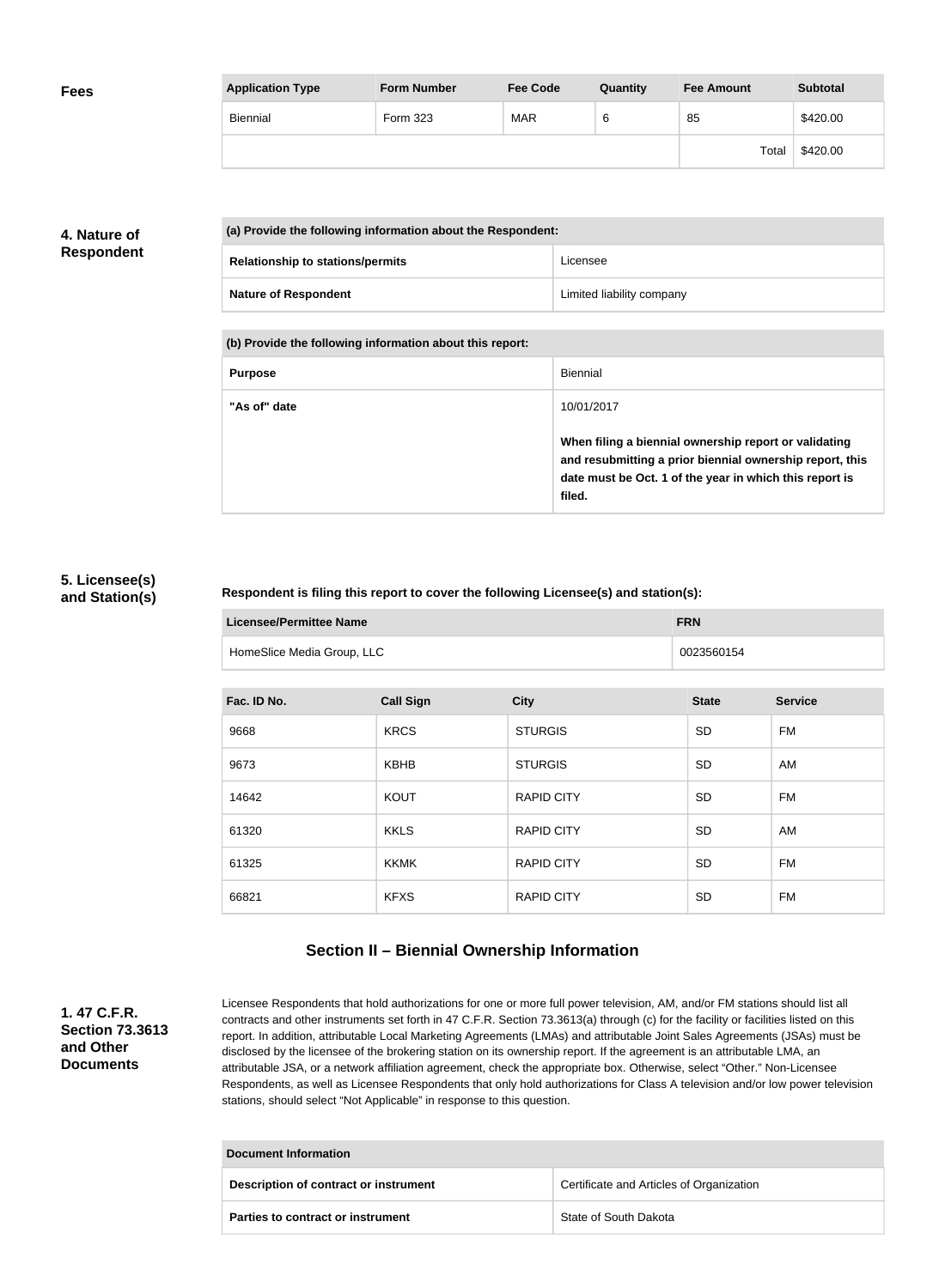| Date of execution                               | 03/2014                                                  |
|-------------------------------------------------|----------------------------------------------------------|
| Date of expiration                              | No expiration date                                       |
| <b>Agreement type</b><br>(check all that apply) | Other<br><b>Agreement Type: Articles of Organization</b> |

| <b>Document Information</b>                     |                                                     |  |
|-------------------------------------------------|-----------------------------------------------------|--|
| Description of contract or instrument           | <b>Operating Agreement</b>                          |  |
| Parties to contract or instrument               | HomeSlice Media Group, LLC                          |  |
| Date of execution                               | 03/2014                                             |  |
| Date of expiration                              | No expiration date                                  |  |
| <b>Agreement type</b><br>(check all that apply) | Other<br><b>Agreement Type: Operating Agreement</b> |  |

#### **2. Ownership Interests**

**(a)** Ownership Interests. This Question requires Respondents to enter detailed information about ownership interests by generating a series of subforms. Answer each question on each subform. The first subform listing should be for the Respondent itself. If the Respondent is not a natural person, also list each of the officers, directors, stockholders, non-insulated partners, non-insulated members, and any other persons or entities with a direct attributable interest in the Respondent pursuant to the standards set forth in 47 C.F.R. Section 73.3555. (A "direct" interest is one that is not held through any intervening companies or entities.) List each interest holder with a direct attributable interest in the Respondent separately.

Leave the percentage of total assets (Equity Debt Plus) field blank for an interest holder unless that interest holder has an attributable interest in the Respondent solely on the basis of the Commission's Equity Debt Plus attribution standard, 47 C.F.R. Section 73.3555, Note 2(i).

In the case of vertical or indirect ownership structures, list only those interests in the Respondent that also represent an attributable interest in the Licensee(s) for which the report is being submitted.

Entities that are part of an organizational structure that includes holding companies or other forms of indirect ownership must file separate ownership reports. In such a structure do not report, or file a separate report for, any interest holder that does not have an attributable interest in the Licensee(s) for which the report is being submitted.

Please see the Instructions for further detail concerning interests that must be reported in response to this question.

**Ownership Information**

The Respondent must provide an FCC Registration Number for each interest holder reported in response to this question. Please see the Instructions for detailed information and guidance concerning this requirement.

| Ownership information |                                     |                      |
|-----------------------|-------------------------------------|----------------------|
| <b>FRN</b>            | 0023560154                          |                      |
| <b>Entity Name</b>    | HomeSlice Media Group, LLC          |                      |
| <b>Address</b>        | PO Box                              |                      |
|                       | <b>Street 1</b>                     | 1612 Junction Avenue |
|                       | <b>Street 2</b>                     | Suite 4              |
|                       | <b>City</b>                         | <b>Sturgis</b>       |
|                       | State ("NA" if non-U.S.<br>address) | SD                   |
|                       | <b>Zip/Postal Code</b>              | 57785                |
|                       | Country (if non-U.S.<br>address)    | <b>United States</b> |
| <b>Listing Type</b>   | Respondent                          |                      |
|                       | Respondent                          |                      |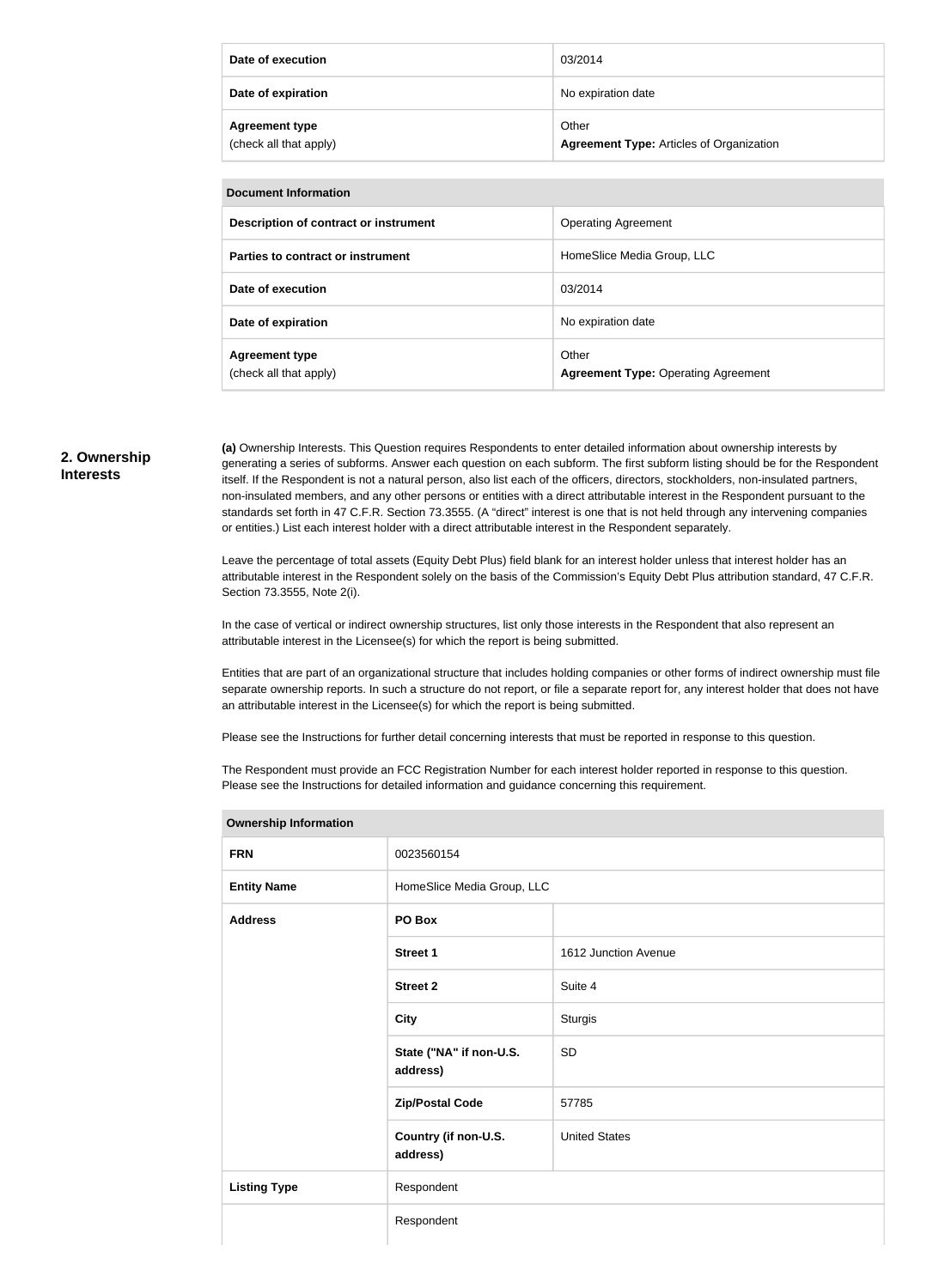| <b>Positional Interests</b><br>(check all that apply)   |                                                                                      |         |                             |
|---------------------------------------------------------|--------------------------------------------------------------------------------------|---------|-----------------------------|
| <b>Tribal Nation or Tribal</b><br><b>Entity</b>         | Interest holder is not a Tribal nation or Tribal entity                              |         |                             |
| <b>Interest Percentages</b><br>(enter percentage values | Voting                                                                               | $0.0\%$ | <b>Jointly Held?</b><br>No. |
| from 0.0 to 100.0)                                      | <b>Equity</b>                                                                        | $0.0\%$ |                             |
|                                                         | <b>Total assets (Equity Debt</b><br>Plus)                                            | $0.0\%$ |                             |
| that do not appear on this report?                      | Does interest holder have an attributable interest in one or more broadcast stations |         | No.                         |

## **Ownership Information FRN** 0019371855 **Name** Dean L. Kinney **Address PO Box Street 1** 12181 Chickadee Court **Street 2 City** Sturgis **State ("NA" if non-U.S. address)** SD **Zip/Postal Code** 57785 **Country (if non-U.S. address)** United States Listing Type **Communist Communist Communist Communist Communist Communist Communist Communist Communist Communist Communist Communist Communist Communist Communist Communist Communist Communist Communist Communist Communis Positional Interests** (check all that apply) Officer, Other - Manager **Citizenship, Gender, Ethnicity, and Race Information (Natural Persons Only) Citizenship** US Gender Male **Ethnicity** Not Hispanic or Latino

|                                                                               | Race                                                                                 | White |                                   |
|-------------------------------------------------------------------------------|--------------------------------------------------------------------------------------|-------|-----------------------------------|
| <b>Interest Percentages</b><br>(enter percentage values<br>from 0.0 to 100.0) | Voting                                                                               | 0.0%  | <b>Jointly Held?</b><br><b>No</b> |
|                                                                               | <b>Equity</b>                                                                        | 0.0%  |                                   |
|                                                                               | <b>Total assets (Equity Debt</b><br>Plus)                                            | 0.0%  |                                   |
| that do not appear on this report?                                            | Does interest holder have an attributable interest in one or more broadcast stations |       | <b>No</b>                         |

**Ownership Information FRN** 0023798218 **Name** Michael M. Bruch **Address PO Box**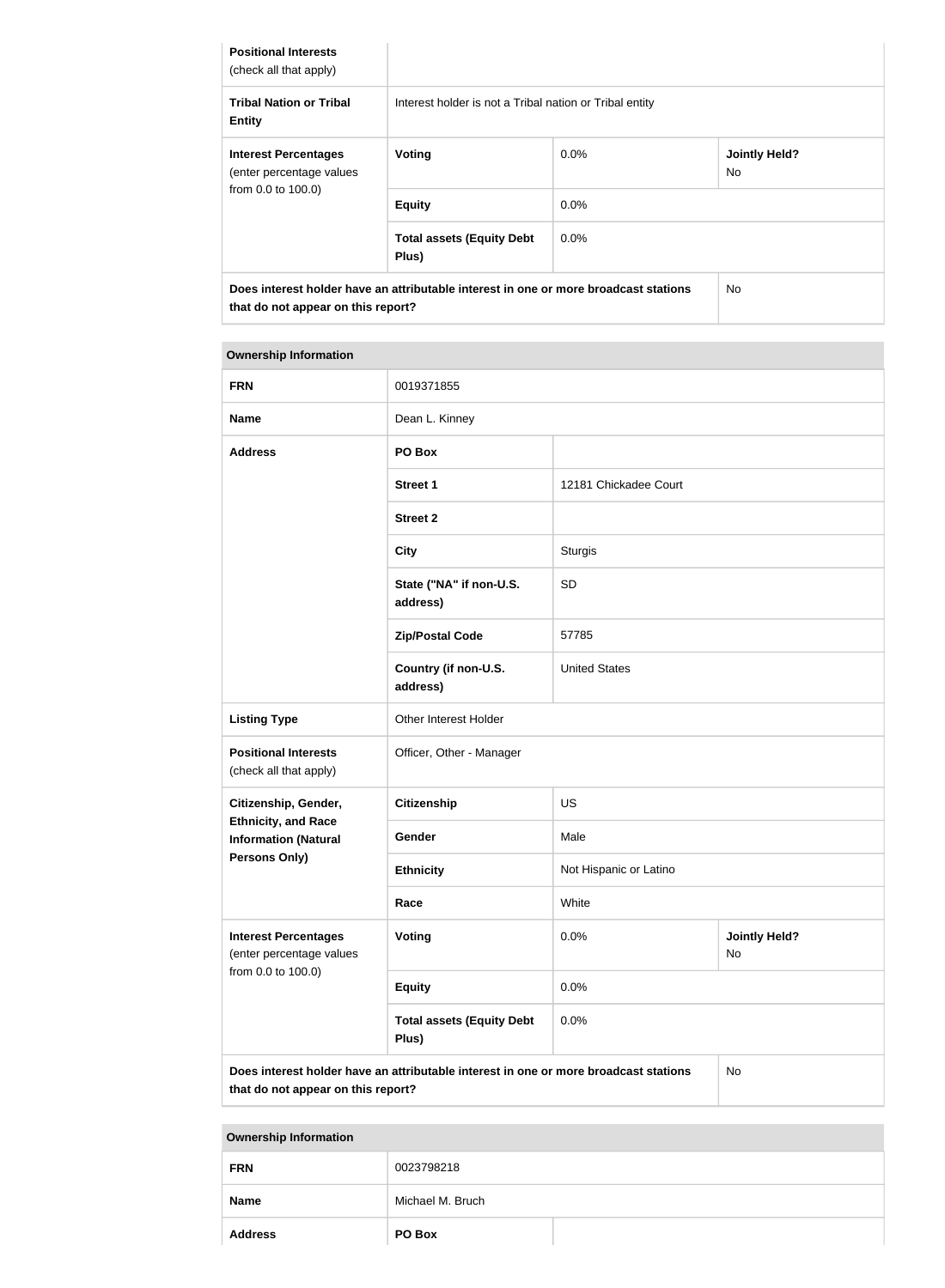|                                                                                                                                  | <b>Street 1</b>                           | 1313 Nellie Street     |                            |
|----------------------------------------------------------------------------------------------------------------------------------|-------------------------------------------|------------------------|----------------------------|
|                                                                                                                                  | <b>Street 2</b>                           |                        |                            |
|                                                                                                                                  | <b>City</b>                               | <b>Sturgis</b>         |                            |
|                                                                                                                                  | State ("NA" if non-U.S.<br>address)       | <b>SD</b>              |                            |
|                                                                                                                                  | <b>Zip/Postal Code</b>                    | 57785                  |                            |
|                                                                                                                                  | Country (if non-U.S.<br>address)          | <b>United States</b>   |                            |
| <b>Listing Type</b>                                                                                                              | <b>Other Interest Holder</b>              |                        |                            |
| <b>Positional Interests</b><br>(check all that apply)                                                                            | LC/LLC/PLLC Member                        |                        |                            |
| Citizenship, Gender,                                                                                                             | <b>Citizenship</b>                        | <b>US</b>              |                            |
| <b>Ethnicity, and Race</b><br><b>Information (Natural</b>                                                                        | Gender                                    | Male                   |                            |
| Persons Only)                                                                                                                    | <b>Ethnicity</b>                          | Not Hispanic or Latino |                            |
|                                                                                                                                  | Race                                      | White                  |                            |
| <b>Interest Percentages</b><br>(enter percentage values<br>from 0.0 to 100.0)                                                    | Voting                                    | 25.0%                  | <b>Jointly Held?</b><br>No |
|                                                                                                                                  | <b>Equity</b>                             | 25.0%                  |                            |
|                                                                                                                                  | <b>Total assets (Equity Debt</b><br>Plus) | 25.0%                  |                            |
| Does interest holder have an attributable interest in one or more broadcast stations<br>No<br>that do not appear on this report? |                                           |                        |                            |

## **Ownership Information**

| <b>FRN</b>                                              | 0023798127                                              |                      |                            |
|---------------------------------------------------------|---------------------------------------------------------|----------------------|----------------------------|
| <b>Entity Name</b>                                      | HOMESLICE CORPORATION                                   |                      |                            |
| <b>Address</b>                                          | PO Box                                                  |                      |                            |
|                                                         | <b>Street 1</b>                                         | 1612 Junction Avenue |                            |
|                                                         | <b>Street 2</b>                                         | Suite 4              |                            |
|                                                         | <b>City</b>                                             | <b>Sturgis</b>       |                            |
|                                                         | State ("NA" if non-U.S.<br>address)                     | <b>SD</b>            |                            |
|                                                         | <b>Zip/Postal Code</b>                                  | 57785                |                            |
|                                                         | Country (if non-U.S.<br>address)                        | <b>United States</b> |                            |
| <b>Listing Type</b>                                     | Other Interest Holder                                   |                      |                            |
| <b>Positional Interests</b><br>(check all that apply)   | LC/LLC/PLLC Member                                      |                      |                            |
| <b>Tribal Nation or Tribal</b><br><b>Entity</b>         | Interest holder is not a Tribal nation or Tribal entity |                      |                            |
| <b>Interest Percentages</b><br>(enter percentage values | <b>Voting</b>                                           | 75.0%                | <b>Jointly Held?</b><br>No |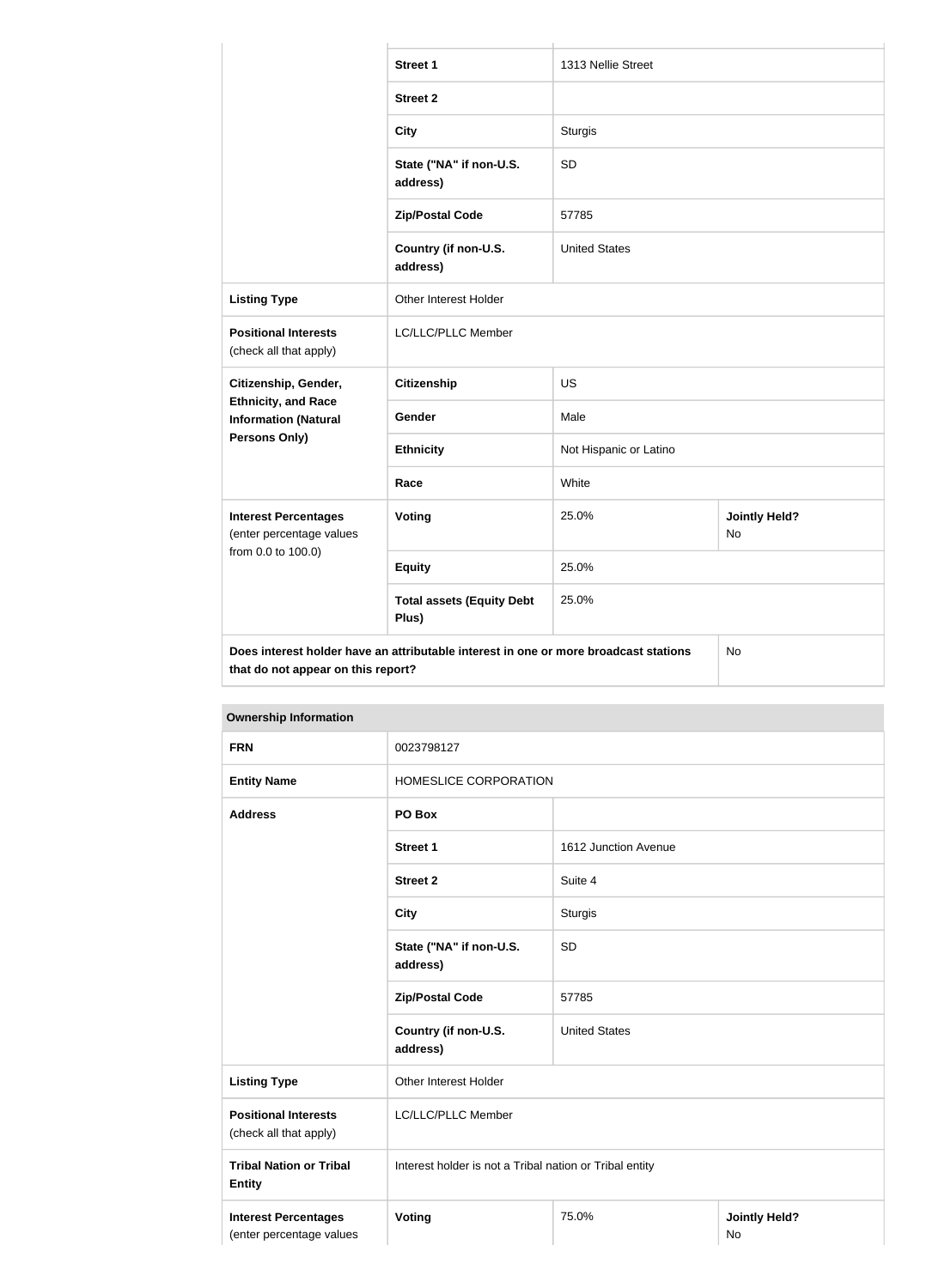| from 0.0 to 100.0)                                                                                                                | <b>Equity</b>                             | 75.0% |  |
|-----------------------------------------------------------------------------------------------------------------------------------|-------------------------------------------|-------|--|
|                                                                                                                                   | <b>Total assets (Equity Debt</b><br>Plus) | 75.0% |  |
| Does interest holder have an attributable interest in one or more broadcast stations<br>No.<br>that do not appear on this report? |                                           |       |  |
| Yes<br>(b) Respondent certifies that any interests, including equity, financial, or voting                                        |                                           |       |  |

| (c) Does the Respondent or any reported interest holder<br>hold an attributable interest in any newspaper entities in<br>the same market as any station for which this report is<br>filed, as defined in 47 C.F.R. Section 73.3555?                                                                 | <b>No</b> |
|-----------------------------------------------------------------------------------------------------------------------------------------------------------------------------------------------------------------------------------------------------------------------------------------------------|-----------|
| If "Yes," provide information describing the interest(s), using<br>EITHER the subform OR the spreadsheet option below.<br>Respondents with a large number (50 or more) of entries to<br>submit should use the spreadsheet option.                                                                   |           |
| NOTE: Spreadsheets must be submitted in a special XML<br>Spreadsheet format with the appropriate structure that is<br>specified in the documentation. For instructions on how to<br>use the spreadsheet option to complete this question<br>(including templates to start with), please Click Here. |           |
| If using the subform, leave the percentage of total assets<br>(Equity Debt Plus) field blank for an interest holder unless<br>that interest holder has an attributable interest in the                                                                                                              |           |

newspaper entity solely on the basis of the Commission's Equity Debt Plus attribution standard, 47 C.F.R. Section 73.3555, Note 2(i). If using an XML Spreadsheet, enter "NA" into the percentage of total assets (Equity Debt Plus) field for an interest holder unless that interest holder has an attributable interest in the newspaper entity solely on the basis of the Commission's Equity Debt Plus attribution standard.

**interests, not reported in this filing are non-attributable.**

If "No," submit as an exhibit an explanation.

The Respondent must provide an FCC Registration Number for each interest holder reported in response to this question. Please see the Instructions for detailed information and guidance concerning this requirement.

**(d) Are any of the individuals listed as an attributable interest holder in the Respondent married to each other or related to each other as parentchild or as siblings?** No

If "Yes," provide the following information for each such the relationship.

**(e) Is Respondent seeking an attribution exemption for any officer or director with duties wholly unrelated to the Licensee(s)?**

No

If "Yes," complete the information in the required fields and submit an Exhibit fully describing that individual's duties and responsibilities, and explaining why that individual should not be attributed an interest.